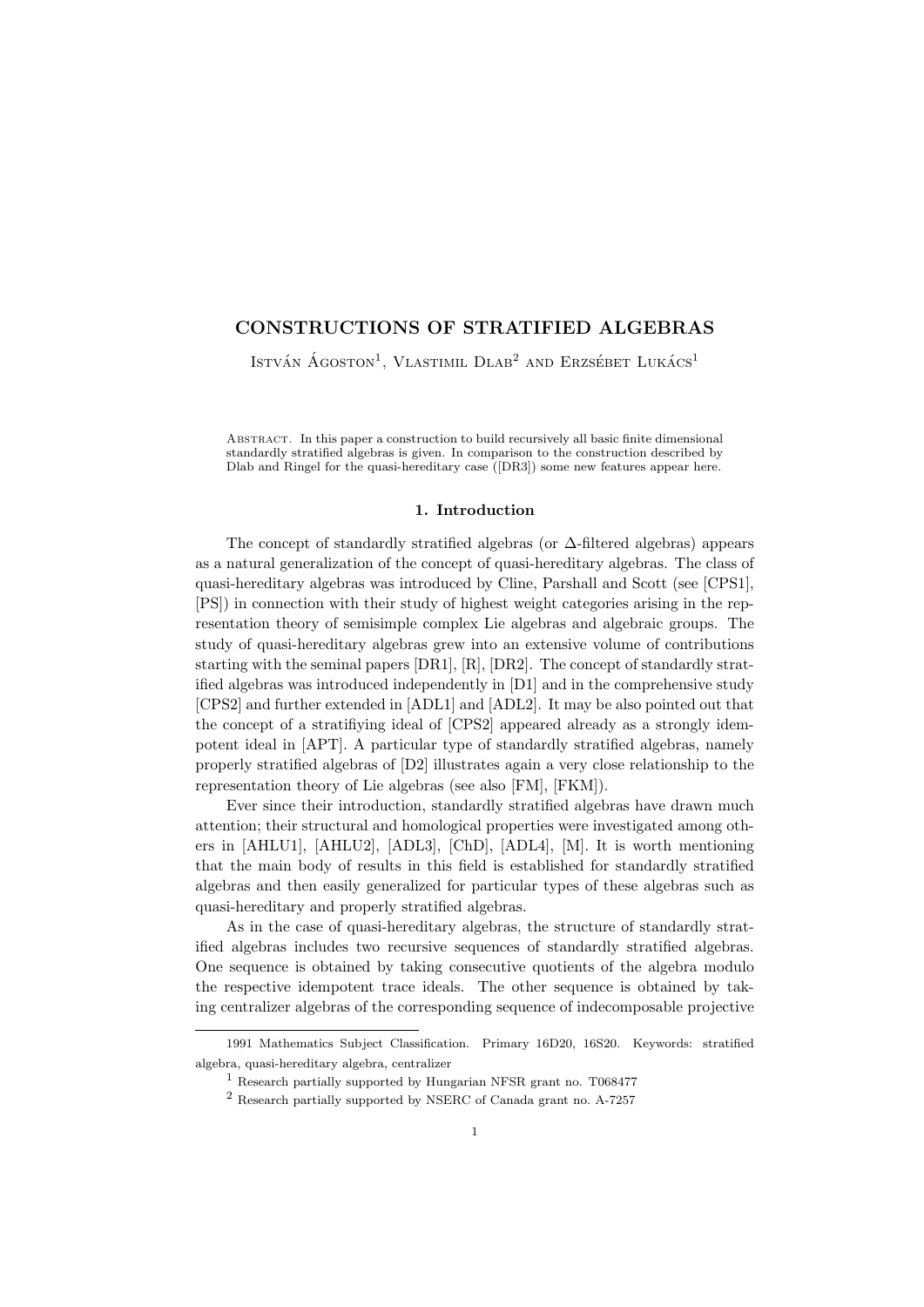modules. In most cases the first approach is used to study these algebras. On the other hand Dlab and Ringel ([DR3]) have shown that the sequence of centralizer algebras relates to the structure of the categories of perverse sheaves and provides a recursive construction of all finite dimensional basic quasi-hereditary algebras.

The goal of this paper is to extend this construction for the general situation. Much of the original results can be adopted for this case, however, the complexity of standard modules requires some extra precautions. Furthermore, to construct all standardly stratified algebras we need to introduce an extra step to make the procedure complete. Thus, the main result is the following theorem.

THEOREM. Let L be a local algebra, and C a basic algebra such that  $C_C$  is filtered by standard C-modules with respect to some order  $(e_2, \ldots, e_n)$  of a complete set of primitive orthogonal idempotents in C. Furthermore, let  $_LE_C$  and  $_CF_L$  be bimodules such that  $E_C$  is filtered by standard C-modules and  $_C F$  is filtered by proper standard  $C^{opp}\text{-modules.}$  In addition, suppose that  $\mu : F \underset{L}{\otimes} E \to \text{rad } C$  is a C-C bimodule homomorphism. Then  $\tilde{A} = L \oplus (E \underset{C}{\otimes} F) \oplus E \oplus F \oplus C$  has an algebra structure such that  $\tilde{A}_{\tilde{A}}$  is filtered by standard  $\tilde{A}$ -modules with respect to the order  $(1_L, e_2, \ldots, e_n)$ . Moreover, one can get all basic standardly stratified algebras recursively, starting with a local algebra, by constructing and taking suitable quotients of algebras  $\tilde{A}$ obtained this way.

### 2. CPS-stratified algebras

Let  $(A, e)$  be a basic finite dimensional K-algebra with a (linearly) ordered complete set  $\mathbf{e} = (e_1, \ldots, e_n)$  of primitive orthogonal idempotents. Here K denotes an arbitrary field. We also use the notation  $\varepsilon_i = e_i + \ldots + e_n$  throughout the paper.

Let us recall some of the characterizations of the so-called CPS-stratifying ideals.

DEFINITION 2.1. (Cf. [CPS2], [APT], [ADL2]) An idempotent ideal AeA of the algebra  $A$  will be called CPS-stratifying (or stratifying for short) if it satisfies any of the equivalent conditions  $(S1)$ ,  $(S1')$ ,  $(S2)$ ,  $(S3)$ :

- (S1) (i) the multiplication map induces a bijection  $Ae \underset{eAe}{\otimes} eA \rightarrow AeA$ , and
	- (ii)  $\text{Tor}_t^{eAe}(Ae, eA) = 0$  for all  $t > 0$ ;
- (S1') (i) the multiplication map induces a bijection  $Ae \underset{eAe}{\otimes} eA \rightarrow AeA$ , and (ii)  $\text{Ext}_{eAe}^{t}(Ae, D(eA)) = 0$  for all  $t > 0$ ;
- (S2)  $\text{Ext}^t_{A/AeA}(X,Y) = \text{Ext}^t_A(X,Y)$  for all  $t \geq 0$  and  $A/AeA$ -modules X and Y;
- (S3) Each term in the minimal projective resolution of  $AeA<sub>A</sub>$  is generated by  $eA$ .

DEFINITION 2.2.  $(A, e)$  is said to be *CPS-stratified* if either  $n = 1$  (i.e. the algebra is local) or in case  $n > 1$ , the ideal  $Ae_nA$  is stratifying and  $(A/Ae_nA,(e_1,\ldots,e_{n-1}))$ is CPS-stratified.

In the later sections of the paper we shall use some simple facts about CPSstratified algebras (cf. also [CPS2]). In particular, we will need the following lemma.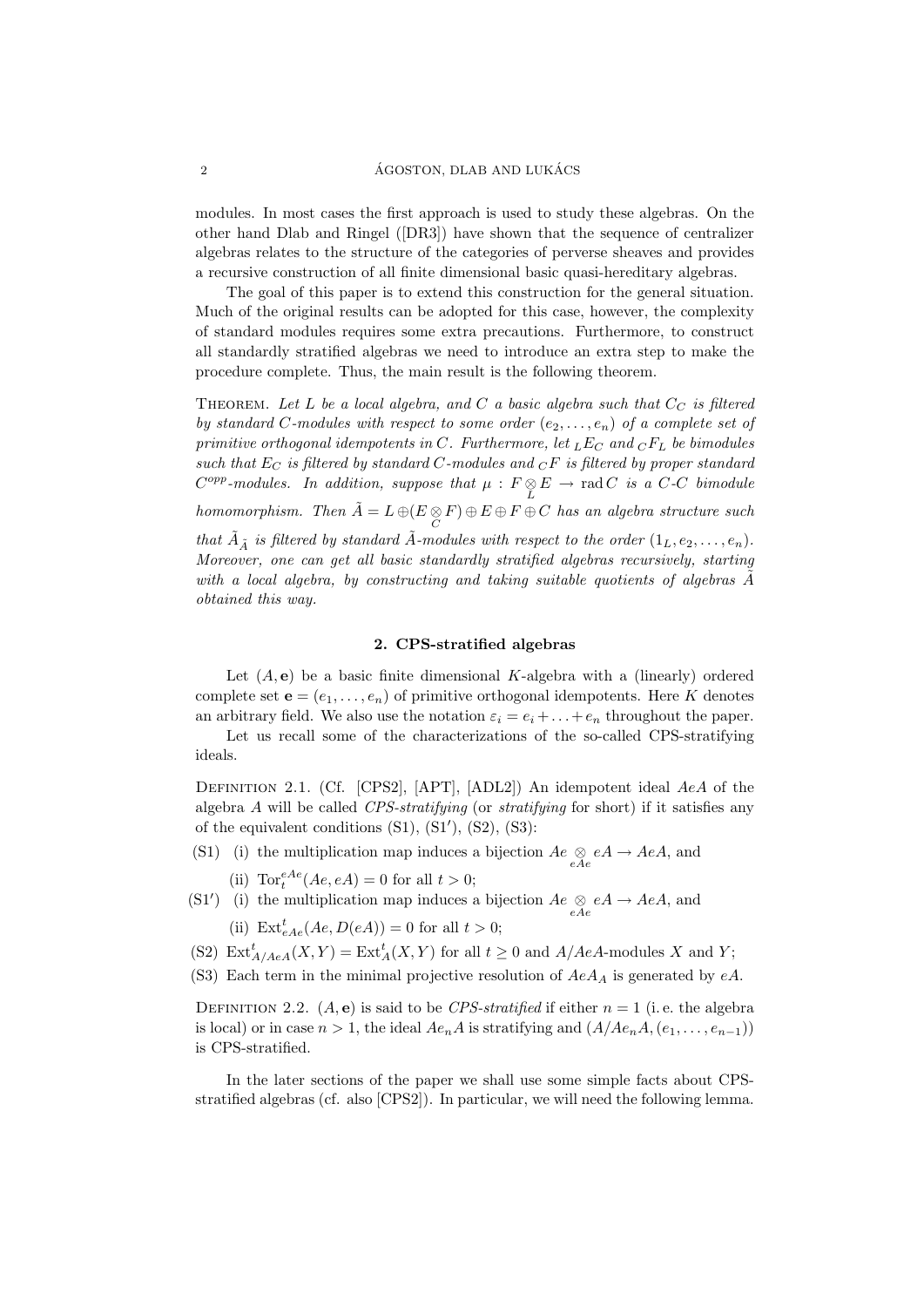LEMMA 2.3. Let  $(A, e)$  be CPS-stratified. Then  $A \varepsilon_i A$  is a stratifying ideal and  $(\varepsilon_i A \varepsilon_i, (e_i, \ldots, e_n))$  is CPS-stratified for all  $i = 1, \ldots, n$ .

*Proof.* We prove both statements by induction on  $n - i$ , where the  $i = n$  case immediately follows from the definition of CPS-stratified algebras. Now suppose that  $n-i > 0$ . Then the algebra  $\overline{A} = A/Ae_nA$  is CPS-stratified with respect to the idempotents  $\bar{\mathbf{e}} = (e_1, \ldots, e_{n-1})$ , so the lemma holds for  $\bar{A}$  (for the same i) by the induction hypothesis.

To prove the first statement, we show that condition (S2) holds for  $A\varepsilon_iA$ . Let us take  $X, Y \in \text{mod-}A/A\varepsilon_iA$ . Then we have  $\text{Ext}^t_{A/A\varepsilon_iA}(X, Y) = \text{Ext}^t_{\bar{A}/\bar{A}\varepsilon_i\bar{A}}(X, Y) =$  $\text{Ext}_{\bar{A}}^t(X,Y) = \text{Ext}_{A}^t(X,Y)$  for all  $t > 0$ , thus  $A\varepsilon_i A$  is stratifying in  $A$ .

Next, the fact that  $Ae_nA$  is stratifying implies by (S3) that  $\varepsilon_iAe_nA\varepsilon_i$  is stratifying in  $\varepsilon_i A \varepsilon_i$ . On the other hand  $\varepsilon_i A \varepsilon_i / \varepsilon_i A e_n A \varepsilon_i \simeq \varepsilon_i \overline{A} \varepsilon_i$  is CPS-stratified by induction, hence  $\varepsilon_i A \varepsilon_i$  is CPS-stratified.

LEMMA 2.4. Suppose that for some i the algebra  $(\varepsilon_i A \varepsilon_i, (e_i, \ldots, e_n))$  is CPSstratified, and  $A\varepsilon_iA$  is a stratifying ideal in A. Then the multiplication map  $Ae_n \underset{e_nAe_n}{\otimes} e_nA \rightarrow Ae_nA$  is bijective.

*Proof.* Let us denote  $\varepsilon_j A \varepsilon_j$  by  $C_j$ . Since the multiplication map is clearly surjective, it is enough to show that  $Ae_n \underset{C_n}{\otimes} e_nA$  and  $Ae_nA$  are isomorphic. So the following succession of isomorphisms provides a proof.

$$
Ae_n \underset{C_n}{\otimes} e_n A =
$$
\n
$$
A\varepsilon_i Ae_n \underset{C_n}{\otimes} e_n A\varepsilon_i A \simeq \qquad \text{(since } A\varepsilon_i A \text{ is stratifying in } A\text{)}
$$
\n
$$
(A\varepsilon_i \underset{C_i}{\otimes} \varepsilon_i A)e_n \underset{C_n}{\otimes} e_n (A\varepsilon_i \underset{C_i}{\otimes} \varepsilon_i A) \simeq
$$
\n
$$
A\varepsilon_i \underset{C_i}{\otimes} (\varepsilon_i Ae_n \underset{C_n}{\otimes} e_n A\varepsilon_i) \underset{C_i}{\otimes} \varepsilon_i A \simeq \qquad \text{(since } \varepsilon_i A\varepsilon_i \text{ is CPS-stratified)}
$$
\n
$$
A\varepsilon_i \underset{C_i}{\otimes} \varepsilon_i Ae_n A\varepsilon_i \underset{C_i}{\otimes} \varepsilon_i A =
$$
\n
$$
(A\varepsilon_i \underset{C_i}{\otimes} \varepsilon_i A)e_n A\varepsilon_i \underset{C_i}{\otimes} \varepsilon_i A \simeq \qquad \text{(since } A\varepsilon_i A \text{ is stratifying in } A\text{)}
$$
\n
$$
A\varepsilon_i Ae_n A\varepsilon_i \underset{C_i}{\otimes} \varepsilon_i A) \simeq \qquad \text{(since } A\varepsilon_i A \text{ is stratifying in } A\text{)}
$$
\n
$$
A\varepsilon_i Ae_n A\varepsilon_i A =
$$
\n
$$
Ae_n A.
$$

 $\Box$ 

## 3. ∆-filtered algebras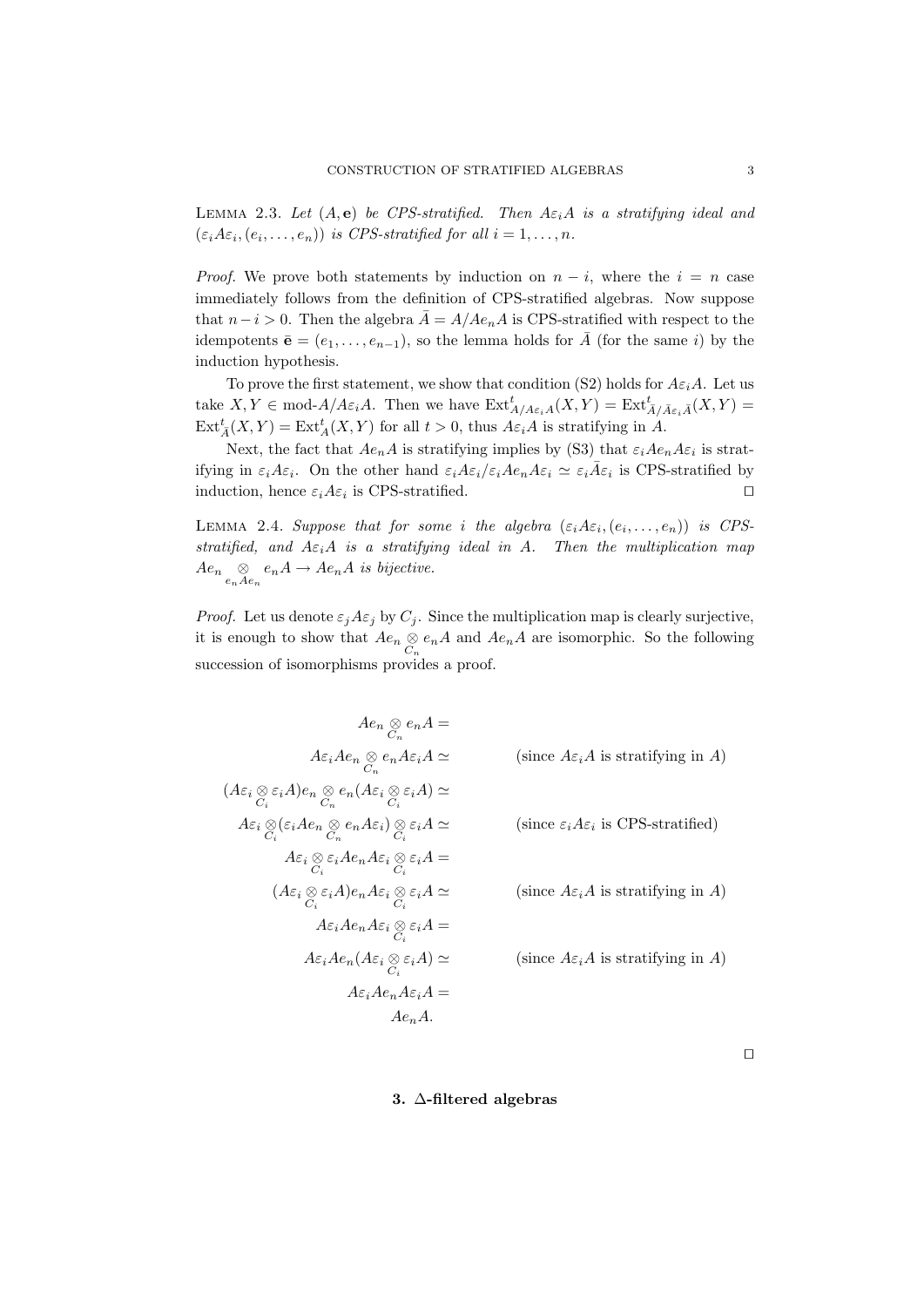For the reader's convenience let us recall some basic definitions and results.

For a given algebra  $(A, e)$  the *standard modules* are defined by  $\Delta(i)$  =  $e_iA/e_iA\varepsilon_{i+1}A$  and the proper standard modules by  $\bar{\Delta}(i) = e_iA/e_i$  rad  $A\varepsilon_iA$  for  $1 \leq i \leq n$ . Similarly one can define the left standard and left proper standard modules  $\Delta^{\circ}(i)$  and  $\bar{\Delta}^{\circ}(i)$ . The (full) subcategories  $\mathcal{F}(\Delta_A)$  and  $\bar{\mathcal{F}}(\bar{\Delta}_A)$  of the category mod-A of all finite dimensional right A-modules consist of those A-modules which have a filtration by standard modules (or proper standard modules, respectively).

It is well known (cf. for example [ADL1]) that a module  $M \in \text{mod-}A$  belongs to  $\mathcal{F}(\Delta_A)$  (in this case we will say that M is  $\Delta$ -filtered) if and only if the trace  $Me_nA$ is projective (i. e. it is  $\Delta(n)$ -filtered) and  $M/Me<sub>n</sub>A$  is  $\Delta$ -filtered as an  $\overline{A} = A/Ae<sub>n</sub>A$ module. Similarly,  $M \in \mathcal{F}(\bar{\Delta}_A)$  if and only if  $Me_nA$  has a filtration by  $\bar{\Delta}(n)$  and  $M/Me<sub>n</sub>A$  belongs to  $\mathcal{F}(\Delta_{\bar{A}})$ .

DEFINITION 3.1. An algebra  $(A, e)$  is said to be  $\Delta$ -filtered if the regular module  $A_A$  belongs to  $\mathcal{F}(\Delta_A)$ . Similarly,  $(A, e)$  is said to be  $\Delta$ -filtered if  $A_A \in \mathcal{F}(\Delta_A)$ . An algebra is called *standardly stratified* if it is either  $\Delta$  or  $\bar{\Delta}$ -filtered.

By a result of Dlab (cf. [D1])  $(A, e)$  is  $\Delta$ -filtered if and only if  $(A^{opp}, e)$  is  $\overline{\Delta}^{\circ}$ filtered. Furthermore it is straightforward that ∆-filtered algebras are also CPSstratified (cf. condition (S3) or [CPS2]). Hence the above result of Dlab implies that  $\bar{\Delta}$ -filtered algebras are also CPS-stratified algebras (since condition (S1) is obviously left-right symmetric).

In the following we want to describe the property that  $(A, e)$  is  $\Delta$ -filtered in terms of its centralizer algebra  $\varepsilon_2A\varepsilon_2$ , and the corresponding subalgebra and bimodules  $e_1Ae_1$ ,  $e_1A\varepsilon_2$  and  $\varepsilon_2Ae_1$ .

THEOREM 3.2. Given an algebra  $(A, e)$  let us consider the local algebra  $L = e_1Ae_1$ , the centralizer algebra  $C = \varepsilon_2 A \varepsilon_2$  together with the order  $e' = (e_2, \ldots, e_n)$  and the bimodules  $E = e_1 A \varepsilon_2$  and  $F = \varepsilon_2 A e_1$ . Then  $(A, e)$  is  $\Delta$ -filtered if and only if the following conditions hold:

- (1)  $C_C \in \mathcal{F}(\Delta_C);$
- (2)  $E_C \in \mathcal{F}(\Delta_C);$
- (3)  $\ _{C}F\in\mathcal{F}(C\Delta^{\circ});$
- (4) the multiplication map  $E \underset{C}{\otimes} F \to L$  is injective.

*Proof.* Let us note that the condition  $(4)$  is equivalent to the condition  $(4')$  stating that the multiplication map  $A\varepsilon_2 \otimes \varepsilon_2 A \to A\varepsilon_2 A$  is injective (in fact, bijective), since  $A\varepsilon_2 = E \oplus C$ ,  $\varepsilon_2 A = F \oplus C$ , and the injectivity of the multiplication map on the other three components is obvious.

First assume that A is  $\Delta$ -filtered. Then it is also CPS-stratified and thus by Lemma 2.3,  $(4')$  and hence  $(4)$  of the theorem holds. The conditions  $(1)$  and  $(2)$ follow from the fact that  $A\varepsilon_2A$  is  $\Delta$ -filtered. Hence  $e_1A\varepsilon_2A$  and  $\varepsilon_2A$  are also  $\Delta$ filtered, and therefore  $e_1A\varepsilon_2$  and  $\varepsilon_2A\varepsilon_2$  are  $\Delta$ -filtered over  $\varepsilon_2A\varepsilon_2$ . Similarly, (3) holds because  $A\varepsilon_2 A$  is  $\Delta$  -filtered.

The opposite statement will be proved by induction on  $n$ . Thus, assume that the conditions (1)–(4) hold for A. We will show that  $Ae_nA_A$  is projective and that the conditions (1)–(4) hold for the factor algebra  $\bar{A} = A/Ae_nA$ .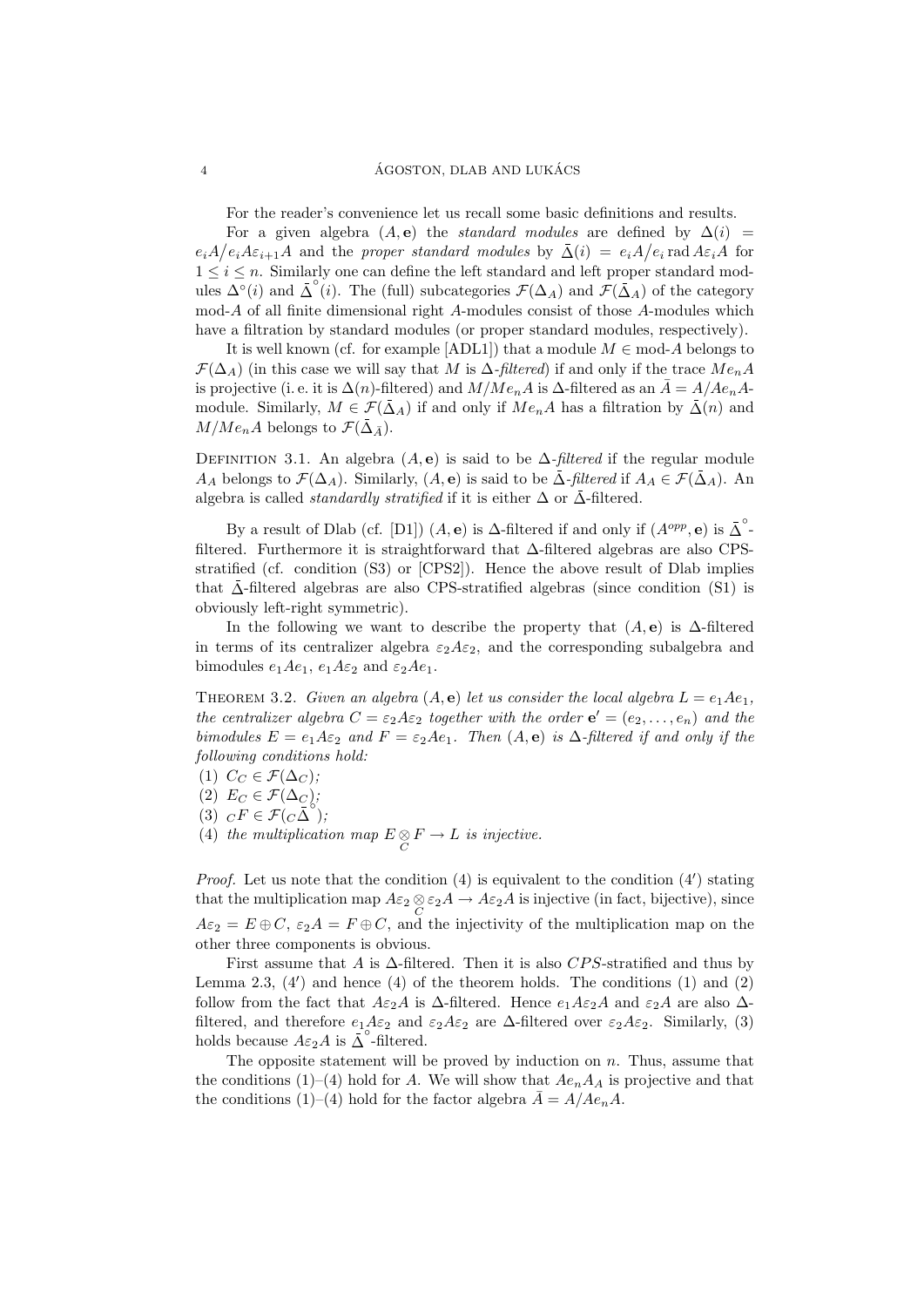First, let us prove that  $A \varepsilon_2 A$  is a stratifying ideal. By the condition  $(4')$  the map  $A\varepsilon_2 \otimes \varepsilon_2 A \to A\varepsilon_2 A$  is injective. On the other hand, using the condition (1) and the dual of Theorem 3.1 of [ADL1], we conclude that  $\mathrm{Ext}^t_C(\Delta_C, D(C\overline{\Delta}^{\circ})) = 0$  for all  $t >$ 0. Thus (2) and (3) imply that  $\text{Ext}^t_C(A\varepsilon_2, D(\varepsilon_2 A)) = \text{Ext}^t_C(E \oplus C, D(F \oplus C)) = 0$ for all  $t > 0$ . Hence the condition (S1') implies that  $A \epsilon_2 A$  is a stratifying ideal in A.

By the conditions (1) and (2),  $A\varepsilon_2 = E \oplus C \in \mathcal{F}(\Delta_C)$ , so the trace of  $\Delta_C(n)$ on  $A\varepsilon_2$  is projective:  $Ae_nA\varepsilon_2 \simeq \bigoplus e_nA\varepsilon_2$ . Thus  $Ae_n \simeq \bigoplus e_nAe_n$  as  $e_nAe_n$ -modules. Hence we get that  $Ae_n \underset{e_nAe_n}{\otimes} e_nA \simeq (\oplus e_nAe_n) \underset{e_nAe_n}{\otimes} e_nA \simeq \oplus e_nA$  is a projective A-module. Finally, by Lemma 2.4 (using that C is  $\Delta$ -filtered, thus CPS-stratified as well),  $Ae_n \underset{e_nAe_n}{\otimes} e_nA \simeq Ae_nA$ , and so  $Ae_nA$  is a projective right A-module.

Now, take the factor algebra  $\overline{A} = A/Ae_nA$ . The corresponding objects to consider are  $\bar{C} \simeq \varepsilon_2 A \varepsilon_2 / \varepsilon_2 A e_n A \varepsilon_2$ ,  $\bar{E} \simeq e_1 A \varepsilon_2 / e_1 A e_n A \varepsilon_2$  and  $\bar{F} \simeq \varepsilon_2 A e_1 / \varepsilon_2 A e_n A e_1$ . The remarks preceding Definiton 3.1 show that the conditions  $(1)$ ,  $(2)$  and  $(3)$  also hold for  $\bar{A}$ . Finally, since  $A\varepsilon_2A$  and  $Ae_nA$  are stratifying, (S2) implies that  $\bar{A}\bar{\varepsilon}_2\bar{A}$ is stratifying in  $\bar{A}$ : for any  $X, Y \in \text{mod-}\bar{A}/\bar{A}\bar{\varepsilon}_2\bar{A}$  we have  $\text{Ext}^t_{\bar{A}/\bar{A}\bar{\varepsilon}_2\bar{A}}(X, Y) =$  $\text{Ext}^t_{A/A\varepsilon_2A}(X,Y) = \text{Ext}^t_A(X,Y) = \text{Ext}^t_{\bar{A}}(X,Y).$  Thus by (S1), the condition (4) also holds for  $\overline{A}$ . By induction we get that  $\overline{A}$  is  $\Delta$ -filtered, so A is also  $\Delta$ -filtered.

 $\Box$ 

Note that the data above correspond to the Peirce decomposition of the algebra  $A \simeq \begin{pmatrix} L & E \\ F & C \end{pmatrix}.$ 

### 4. Construction of ∆-filtered algebras

In this chapter we proceed in the opposite direction and construct all ∆-filtered algebras from "smaller" algebras, using a recursive process.

Suppose  $L$  and  $C$  are algebras together with an  $L$ - $C$ -bimodule  $E$  and a  $C$ - $L$ bimodule F and a C-C-bimodule homomorphism  $\mu : F \underset{L}{\otimes} E \to \text{rad}(C)$ . Then it is easy to see that the map

$$
(E \underset{C}{\otimes} F) \underset{L}{\otimes} (E \underset{C}{\otimes} F) \simeq E \underset{C}{\otimes} (F \underset{L}{\otimes} E) \underset{C}{\otimes} F \xrightarrow{id_E \underset{C}{\otimes} id_F} E \underset{C}{\otimes} C \underset{C}{\otimes} F \simeq E \underset{C}{\otimes} F
$$

defines an algebra multiplication on the *L*-*L*-bimodule  $E \underset{C}{\otimes} F$ . Thus:

$$
(e \otimes f)(e' \otimes f') = e\mu(f \otimes e') \otimes f' = e \otimes \mu(f \otimes e')f'.
$$

The split extension  $\tilde{L} = L \ltimes (E \otimes F)$  of the algebra L by  $E \otimes F$  is defined, in the usual way, on the cartesian product with multiplication:

$$
(l, u)(l', u') = (ll', lu' + ul' + uu').
$$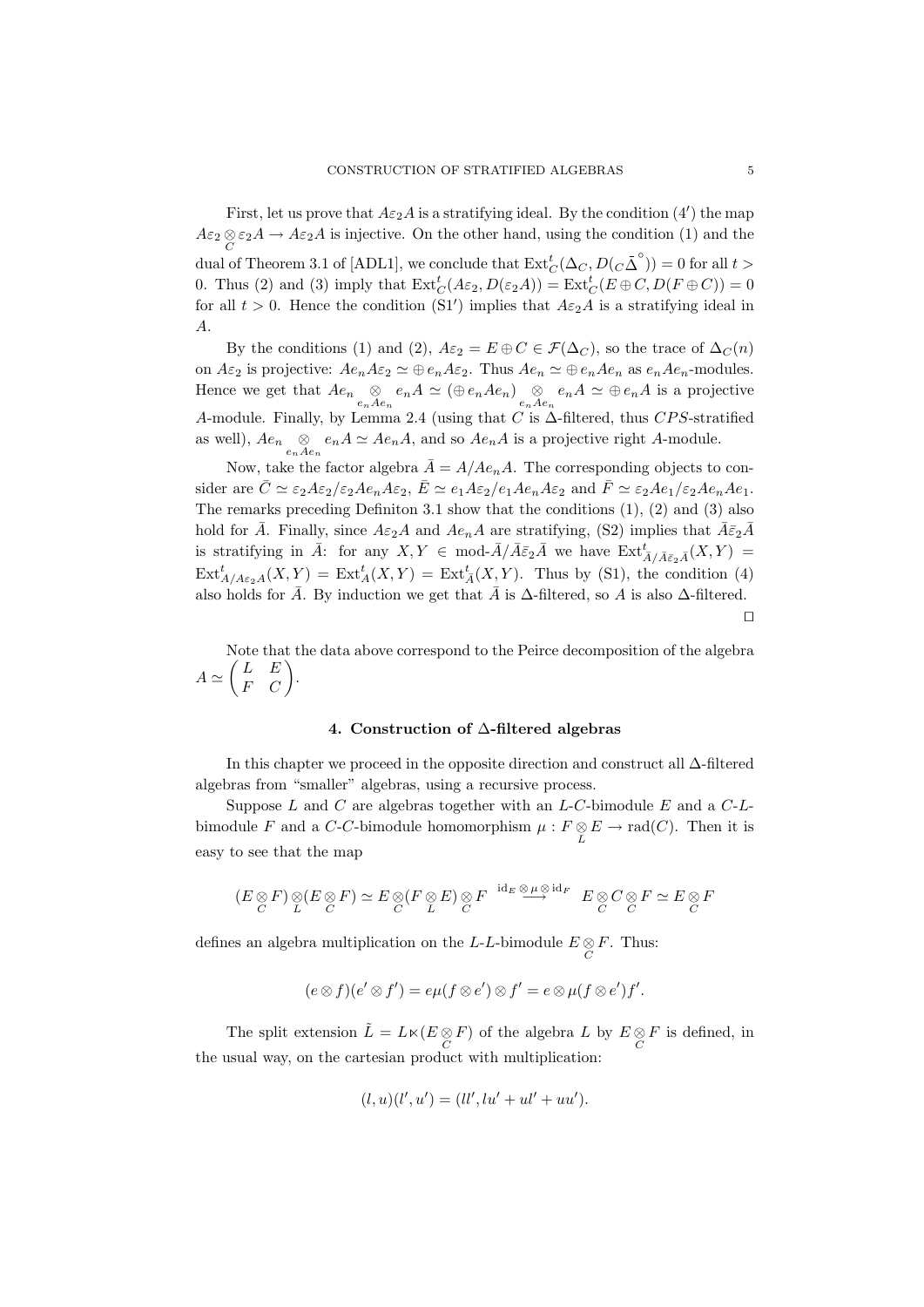Now we can extend the  $L-C$  and  $C-L$  bimodule structure of  $E$  and  $F$  respectively to  $\tilde{L}$ -C and C- $\tilde{L}$  structure, using the maps

$$
(E \underset{C}{\otimes} F) \underset{L}{\otimes} E \simeq E \underset{C}{\otimes} (F \underset{L}{\otimes} E) \xrightarrow{id_E \underset{C}{\otimes} \mu} E \underset{C}{\otimes} C \simeq E
$$

and

$$
F \underset{L}{\otimes} (E \underset{C}{\otimes} F) \simeq (F \underset{L}{\otimes} E) \underset{C}{\otimes} F \xrightarrow{\mu \underset{C}{\otimes} id_{F}} C \underset{C}{\otimes} F \simeq F.
$$

Finally, the C-C-bimodule map  $\mu : F \underset{L}{\otimes} E \to \text{rad}(C)$  induces naturally a C-Cbimodule map  $\tilde{\mu}$  :  $F \otimes$  $\tilde{L}$  $E \to \text{rad } C$ , since  $\mu(f(e' \underset{C}{\otimes} f') \underset{L}{\otimes} e) = \mu(\mu(f \underset{L}{\otimes} e')f' \underset{L}{\otimes} e) =$  $\mu(f \underset{L}{\otimes} e')\mu(f' \underset{L}{\otimes} e) = \mu(f \underset{L}{\otimes} e'\mu(f' \underset{L}{\otimes} e)) = \mu(f \underset{L}{\otimes} (e' \underset{C}{\otimes} f')e).$ 

It is easy to show that if L is a local algebra then  $\tilde{L}$  is also local. Indeed,  $E \underset{C}{\otimes} F$  is a nilpotent ideal in  $\tilde{L}$ , since  $(E \underset{C}{\otimes} F)^k = E \underset{C}{\otimes} (\mu(F \underset{L}{\otimes} E))^{k-1} F \subseteq$  $E \otimes (\text{rad } C)^{k-1}F$ . Thus, rad  $L + (E \otimes F)$  is a nilpotent ideal of  $\tilde{L}$ , and furthermore,  $\tilde{L}/(\text{rad }L + (E \underset{C}{\otimes} F)) \simeq L/\text{ rad }L$  is a simple  $\tilde{L}$  module.

Now we can consider the matrix algebra  $\tilde{A} = \begin{pmatrix} \tilde{L} & E \\ F & C \end{pmatrix}$  with the natural multiplication structure:

$$
\begin{pmatrix} x & e \\ f & c \end{pmatrix} \begin{pmatrix} x' & e' \\ f' & c' \end{pmatrix} = \begin{pmatrix} xx' + e\otimes f' & xe' + ec' \\ fx' + cf' & \tilde{\mu}(f\otimes e') + cc' \\ \tilde{L} & \tilde{L} \end{pmatrix}
$$

for arbitrary  $x, x' \in \tilde{L}$ ,  $e, e' \in E$ ,  $f, f' \in F$  and  $c, c' \in C$ . The associativity of the multiplication follows directly from the definition of the bimodule structures  $_{\tilde{L}}E_C$ and  $C F_{\tilde{L}}$ . (Note that the algebra  $\tilde{A}$  is usually called the *Morita ring* corresponding to the Morita context  $(\tilde{L}, C, E, F, \iota, \tilde{\mu})$  where  $\iota : E \otimes F \to \tilde{L}$  is the natural embedding.)

THEOREM 4.1. Let L be a local algebra with identity element denoted by  $e_1$  and let  $(C,(e_2,\ldots,e_n))$  be a (basic)  $\Delta$ -filtered algebra. Let  $_EE_C$  and  $_CF_L$  be two bimodules such that  $E_C \in \mathcal{F}(\Delta_C)$  and  $\overline{c}F \in \mathcal{F}(C_0 \overline{\Delta}^{\circ})$ , together with a bimodule map  $\mu$ :  $F \underset{L}{\otimes} E \to \text{rad } C$ . Then the algebra  $\tilde{A}$  constructed above is a  $\Delta$ -filtered algebra with respect to the sequence of idempotents  $\mathbf{e} = (e_1, e_2, \dots, e_n)$ .

*Proof.* We have seen that  $\tilde{L} = e_1 \tilde{A} e_1$  is local, so  $\mathbf{e} = (e_1, e_2, \dots, e_n)$  is a complete sequence of primitive orthogonal idempotents. It is also clear that  $\varepsilon_2 \tilde{A} \varepsilon_2 = C$  and that  $e_1 \tilde{A} \varepsilon_2 = E$  and  $\varepsilon_2 \tilde{A} e_1 = F$  satisfy the filtration conditons of Theorem 3.2 by the assumptions on C, E and F. Moreover the multiplication map  $\iota : E \underset{C}{\otimes} F \to \tilde{L}$ is injective by definition, so  $(\tilde{A}, \mathbf{e})$  is  $\Delta$ -filtered.  $\Box$ 

To construct all ∆-filtered algebras, we need the following concept.

DEFINITION 4.2. Let  $(A, e)$  be a  $\Delta$ -filtered algebra. An ideal  $H \triangleleft A$  will be called *auxiliary* if  $H \subseteq e_1(\text{rad }A)e_1$  and  $H \cap e_1A\epsilon_2Ae_1 = 0$ .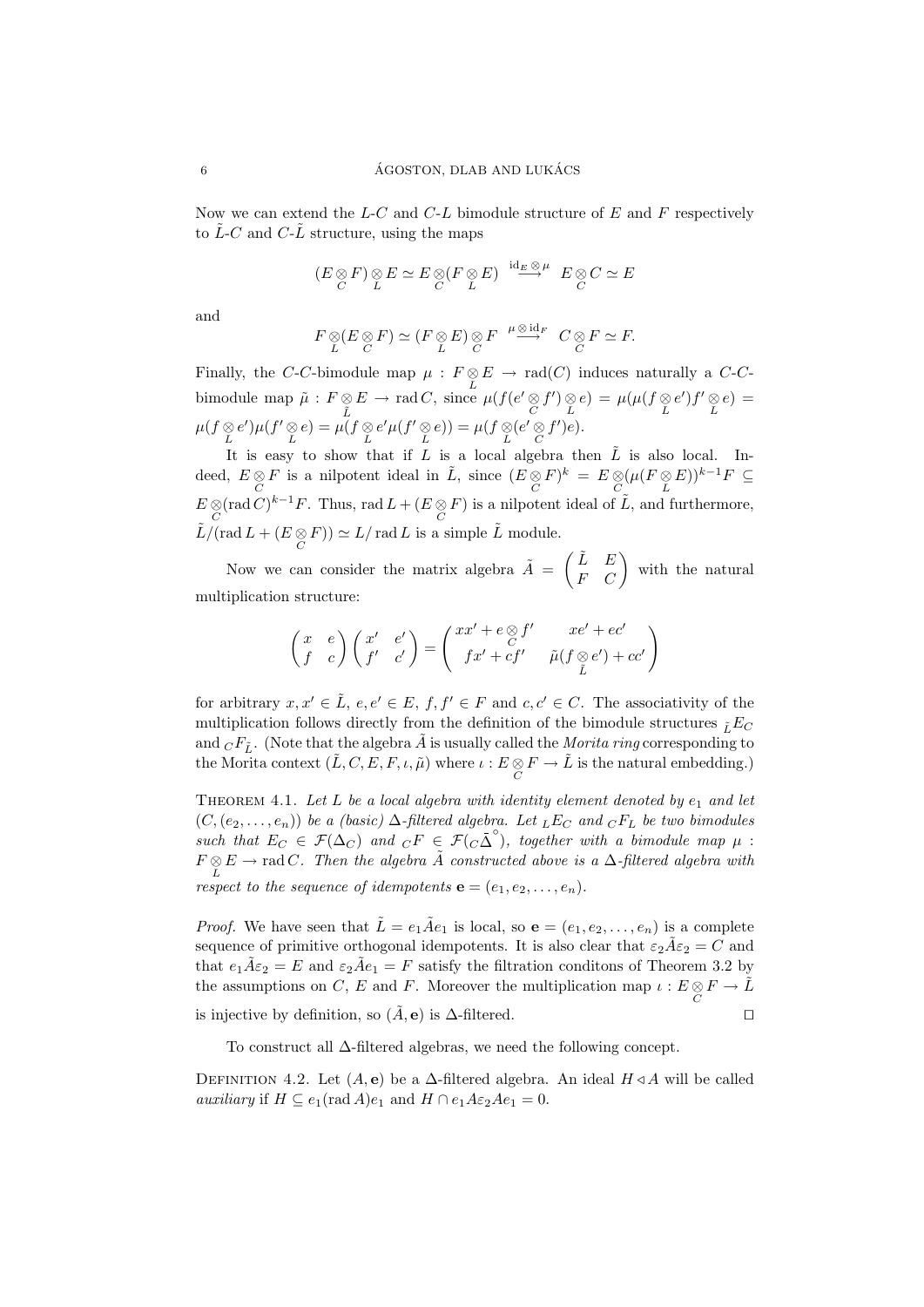LEMMA 4.3. Let  $(A, e)$  be a  $\Delta$ -filtered algebra and  $H \triangleleft A$  an auxiliary ideal. Then  $(A/H, e)$  is also  $\Delta$ -filtered.

*Proof.* The conditions imply that  $A\varepsilon_2A \cap H = 0$ , hence the trace ideal  $A\varepsilon_2A$  maps injectively into  $\bar{A} = A/H$ . Thus the  $\Delta_{A}$ -filtration of  $A\varepsilon_{2}A_{A}$  gives a  $\Delta_{\bar{A}}$ -filtration of  $\bar{A}\varepsilon_2\bar{A}_{\bar{A}}$ . Since  $\bar{A}/\bar{A}\varepsilon_2\bar{A} \simeq \Delta_{\bar{A}}(1)$ , the algebra  $(\bar{A}, \mathbf{e})$  is also  $\Delta$ -filtered.

Finally, we show that all ∆-filtered algebras can be obtained using the construction of Theorem 4.1, followed by factoring out an auxiliary ideal.

THEOREM 4.4. Let  $(A, e)$  be a basic  $\Delta$ -filtered algebra. Take  $L = e_1 A e_1$ ,  $C =$  $\varepsilon_2 A \varepsilon_2$ ,  $E = e_1 A \varepsilon_2$ ,  $F = \varepsilon_2 A e_1$  and let  $\mu : F \otimes E \to \text{rad } C$  and  $\nu : E \otimes F \to C$ L be the multiplication maps in A. Construct the algebras  $\tilde{L} = L \times (E \underset{C}{\otimes} F)$  and  $\tilde{A} = \begin{pmatrix} \tilde{L} & E \\ F & C \end{pmatrix}$  as in Theorem 4.1. Then  $H = \left\{ \nu(u) - u \, | \, u \in E \underset{C}{\otimes} F \right\} \subseteq \tilde{L}$  is an auxiliary ideal of  $\tilde{A}$  and the algebra  $\tilde{A}/H$  is isomorphic to A.

*Proof.* First, let us observe that Theorem 3.2 implies that  $L, C, E$  and F satisify the conditions of Theorem 4.1, hence the algebra  $\tilde{A}$  is  $\Delta$ -filtered.

In order to show that H is an ideal in  $\tilde{A}$ , note first that for any  $u, u' \in$  $E \otimes F \subseteq \tilde{L}$  we have  $u'u = u'v(u)$ . Indeed, for  $e, e' \in E$  and  $f, f' \in F$  we get  $(c' \otimes f')(e \otimes f) = e' \otimes \mu(f' \otimes e)f = e' \otimes (f'e)f = e' \otimes f'(ef) = (e' \otimes f')(ef) =$  $(e' \otimes f')\nu(e \otimes f)$ . Similarly, for any  $f' \in F$  and  $u \in E \underset{C}{\otimes} F$ , we have  $f'u = f'\nu(u)$ , since  $f'(e \otimes f) = \mu(f' \otimes e)f = (f'e)f = f'(ef) = f'\nu(e \otimes f)$ . Thus, for  $\tilde{a} \in \tilde{A}$ and  $u \in E \underset{C}{\otimes} F$ :

$$
\tilde{a}(u - \nu(u)) = \begin{pmatrix} l' + u' & e' \\ f' & c' \end{pmatrix} \begin{pmatrix} u - \nu(u) & 0 \\ 0 & 0 \end{pmatrix}
$$

$$
= \begin{pmatrix} l'(u - \nu(u)) + u'(u - \nu(u)) & 0 \\ f'(u - \nu(u)) & 0 \end{pmatrix}
$$

$$
= \begin{pmatrix} l'u - \nu(l'u) & 0 \\ 0 & 0 \end{pmatrix} \in H.
$$

Similarly, one can show that  $(u - \nu(u))\tilde{a} \in H$ . Since H is clearly closed under addition,  $H \triangleleft \overline{A}$ .

Also,  $H \subseteq E \otimes F$  + rad  $L = \text{rad }\tilde{L} = e_1(\text{rad }\tilde{A})e_1$ . Since the map  $\nu$  is injective,  $u - \nu(u) \neq 0$  implies that  $u \neq 0$  and  $\nu(u) \neq 0$ . Then  $L \cap E \otimes F = 0$  yields that  $u - \nu(u) \notin E \underset{C}{\otimes} F$  and  $\notin L$ , and consequently  $H \cap E \underset{C}{\otimes} F = 0$  and  $H \cap L = 0$ . It follows that the condition  $H \cap e_1 \tilde{A} \varepsilon_2 \tilde{A} e_1 = H \cap (E \underset{C}{\otimes} F) = 0$  holds for the ideal  $H$ , hence the ideal H is auxiliary. Furthermore,  $H \cap A = H \cap \tilde{L} \cap A = H \cap L = 0$ . Also, it is straightforward that  $A + H = \tilde{A}$ , so  $\tilde{A}/H \simeq A$ .

COROLLARY 4.5. Let  $L, C, E, F$  and  $\mu$  be given as in Theorem 4.1 and let I be an auxiliary ideal of the algebra  $\tilde{A}$ . Then  $\tilde{A}/I$  is a  $\Delta$ -filtered algebra, and every basic ∆-filtered algebra can be obtained in this way.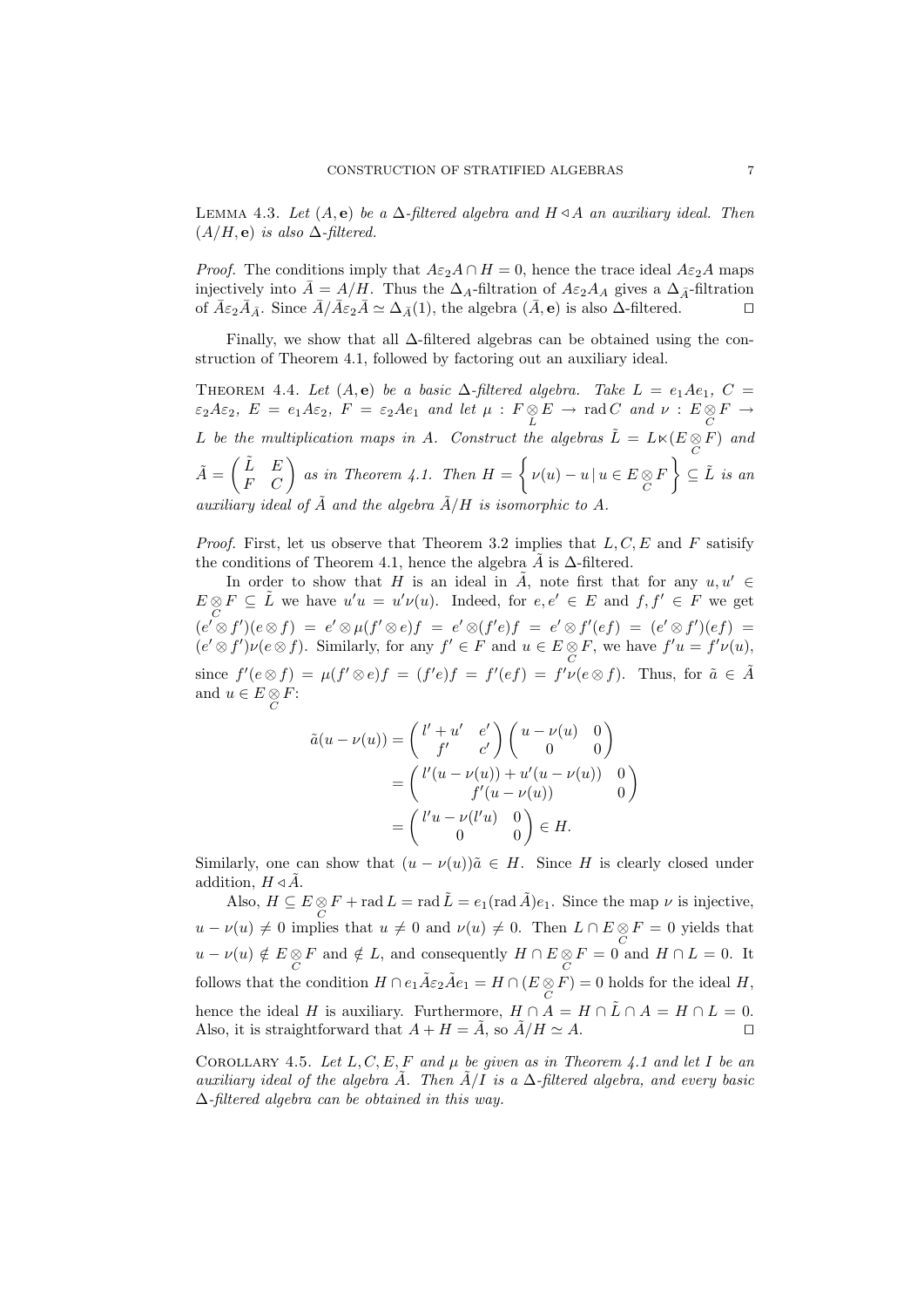While all (basic) quasi-hereditary algebras over a perfect field can be recursively obtained by applying the construction described in Theorem 4.1, the next example illustrates that for standardly stratified algebras in some cases one cannot avoid factorization modulo an auxiliary ideal.

EXAMPLE 4.6. Consider the algebra  $A = KQ/I$ , where the quiver Q is

$$
\bigodot^{\gamma} \underset{\beta}{\overset{\alpha}{\longleftrightarrow}}^2
$$

and the admissible ideal  $I = \langle \gamma \alpha, \gamma^2 - \alpha \beta, \beta \alpha, \beta \gamma \rangle$ . Thus, the right regular representation of A is

$$
A_A = \begin{bmatrix} 1 \\ 1 \end{bmatrix} 2 \oplus \begin{bmatrix} 2 \\ 1 \end{bmatrix}.
$$

Then the construction described in Theorem 4.4 results in  $\tilde{A}$  with regular representation as follows:

$$
\tilde{A}_{\tilde{A}} = \begin{bmatrix} 1 \\ 1 \\ 2 \end{bmatrix} \oplus \begin{bmatrix} 2 \\ 1 \end{bmatrix}.
$$

Observe that the quiver of A and  $\tilde{A}$  coincide, however the products  $\gamma^2$  and  $\alpha\beta$  are not yet indentified in  $\tilde{A}$ . This is done when we take the quotient modulo the auxiliary ideal  $\langle \gamma^2 - \alpha \beta \rangle$ . Note that  $e_1 A \varepsilon_2 A e_1$  has no subalgebra complement in  $e_1 A e_1$  hence A cannot be obtained directly in the form  $\tilde{A}$  for a suitable local algebra L.

EXAMPLE 4.7. Consider the algebra  $A = KQ/I'$ , where the quiver Q is the same as in Example 4.6 and  $I' = \langle \gamma \alpha, \gamma^2, \beta \alpha, \beta \gamma \rangle$ . Thus, the right regular representation of A is

$$
A_A = \begin{smallmatrix} 1 \\ 1 \\ 2 \end{smallmatrix} \oplus \begin{smallmatrix} 2 \\ 1 \end{smallmatrix}.
$$

Here, the algebra  $\tilde{A}$  constructed according to Theorem 4.4 has the following regular representation:

$$
\tilde{A}_{\tilde{A}} = 1 \, \overset{1}{\underset{1}{\cancel{2}}} \, 2 \, \oplus \, \overset{2}{\underset{1}{\cancel{2}}}.
$$

Hence in this example the quiver of  $\tilde{A}$  differs from the quiver of A, since we get a new arrow corresponding to  $\delta = \alpha \beta \in L$ . This element is different from the product of arrows  $\alpha$  and  $\beta$ , taken in  $\tilde{A}$ . We get A as a quotient of  $\tilde{A}$  modulo the auxiliary ideal  $\langle \delta - \alpha \beta \rangle$ . Unlike the previous example, in this case we could obtain A directly as an algebra  $\hat{A}$ : we would have to start with the local subalgebra  $L = \langle e_1, \gamma \rangle$ instead of  $e_1Ae_1$ .

## **REFERENCES**

- [ADL1] AGOSTON, I., DLAB, V., LUKÁCS, E., Stratified algebras, C. R. Math. Rep. Acad. Sci. Canada 20 (1998), 20–25.
- [ADL2] AGOSTON, I., DLAB, V., LUKACS, E.: Strictly stratified algebras, in: Algebra. Proc. Intern. Alg. Conf. on the Occassion of the 90th birthday of A.G. Kurosh, Moscow, 1998, ed.: YURI BAHTURIN. Walter de Gruvter, 2000, 17–26.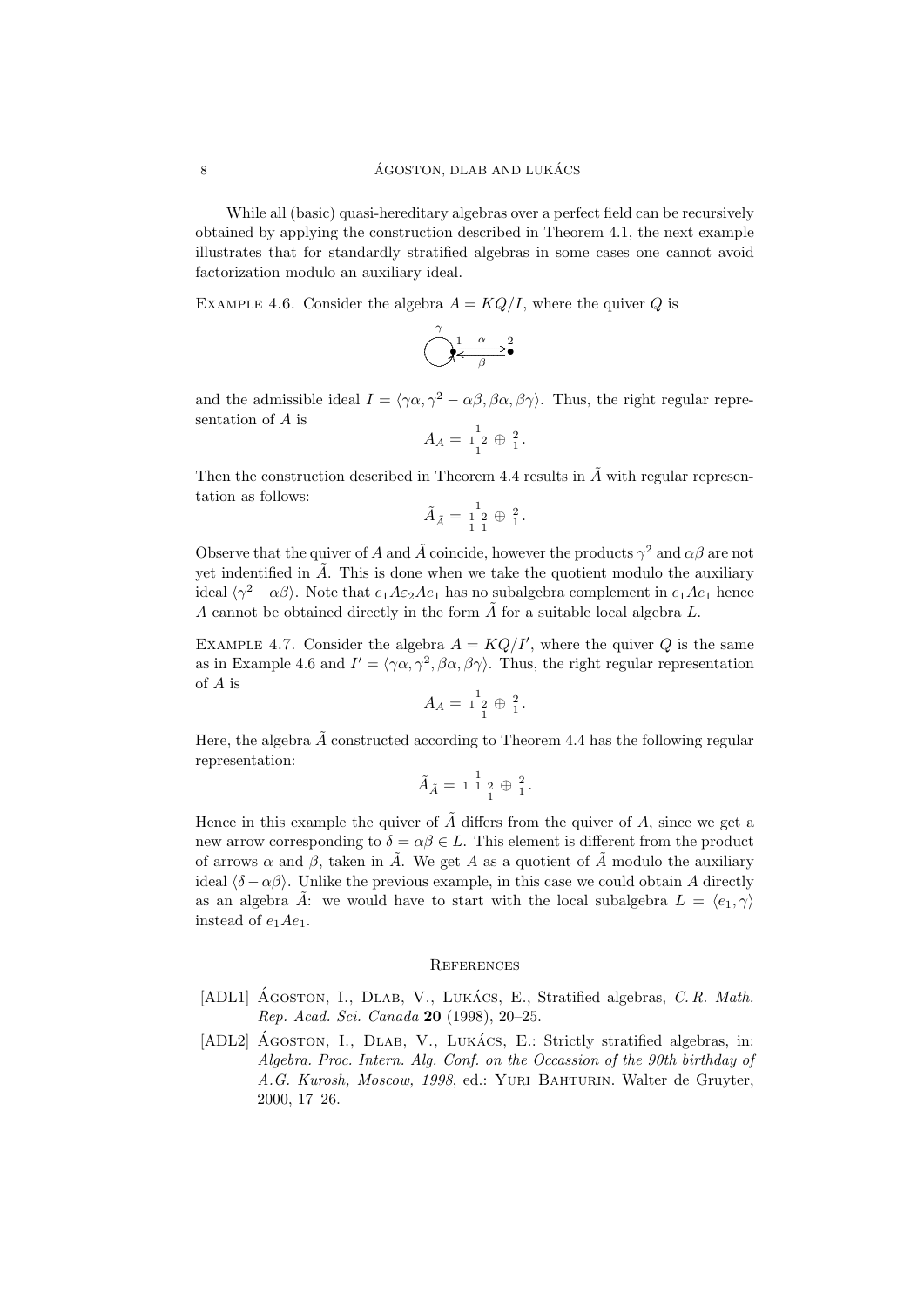- [ADL3] AGOSTON, I., DLAB, V., LUKACS, E.: Standardly stratified extension algebras, Comm. Algebra 33 (2005), 1357–1368.
- [ADL4] AGOSTON, I., DLAB, V., LUKACS, E., Approximations of algebras by standardly stratified algebras, J. Algebra 319 (2008), 4177–4198.
- [AHLU1] AGOSTON, I., HAPPEL, D., LUKACS E., UNGER, L.: Standardly stratified algebras and tilting, J. Algebra  $226$  (2000), 144-160.
- [AHLU2] AGOSTON, I., HAPPEL, D., LUKACS E., UNGER, L.: Finitistic dimension of standardly stratified algebras, Comm. Algebra 28(6) (2000) 2745–2752.
	- [APT] AUSLANDER, M., PLATZECK, M.I., TODOROV, G., Homological theory of idempotent ideals, Trans. Amer. Math. Soc. 332 (1992), 667–692.
	- [ChD] Chen, X., Dlab, V., Properly stratified endomorphism algebras, J. Algebra 283 (2005), 66–79.
	- [CPS1] CLINE, E., PARSHALL, B.J., SCOTT, L.L., Finite dimensional algebras and highest weight categories, J. Reine Angew. Math. 391 (1988) 85–99.
	- [CPS2] CLINE, E., PARSHALL, B.J., SCOTT, L.L., Stratifying endomorphism algebras, Memoirs of the AMS 591, 1996.
		- [D1] Dlab, V., Quasi-hereditary algebras revisited, An. St. Univ. Ovidius Constantza 4 (1996), 43–54.
		- [D2] DLAB, V., Properly stratified algebras, C.R. Acad. Sci. Paris Sér 1 Math. 331 (2000), 191–196.
	- [DR1] Dlab, V., Ringel, C.M., Quasi-hereditary algebras, Illinois J. of Math. 35 (1989), 280–291.
	- [DR2] DLAB, V., RINGEL, C.M., The module theoretical approach to quasihereditary algebras in: Representations of Algebras and Related Topics London Math. Soc. Lecture Note Series 168, Cambridge Univ. Press 1992, 200–224.
	- [DR3] Dlab, V., Ringel, C.M., A construction for quasi-hereditary algebras, Compositio Math. 70 (1989), 155–175.
	- [FKM] FUTORNY, V., KÖNIG, S., MAZORCHUK, V.: Categories of induced modules and standardly stratified algebras, Algebras and Representation The $ory 5, (2002), 259-276.$ 
		- [FM] FUTORNY, V., MAZORCHUK, V., Structure of  $\alpha$ -stratified modules for finite dimensional Lie algebras I., J. Algebra 183 (1996), 456–482.
		- [M] MAZORCHUK, V.: Koszul duality for stratified algebras II. Standardly stratified algebras, (preprint), arXiv:0812.4120 2008
		- [PS] PARSHALL, B.J., SCOTT, L.L., Derived categories, quasi-hereditary algebras, and algebraic groups Proc. Ottawa–Moosonee Workshop, Carleton– Ottawa Math. Lecture Note Series 3 (1988), 1–105.